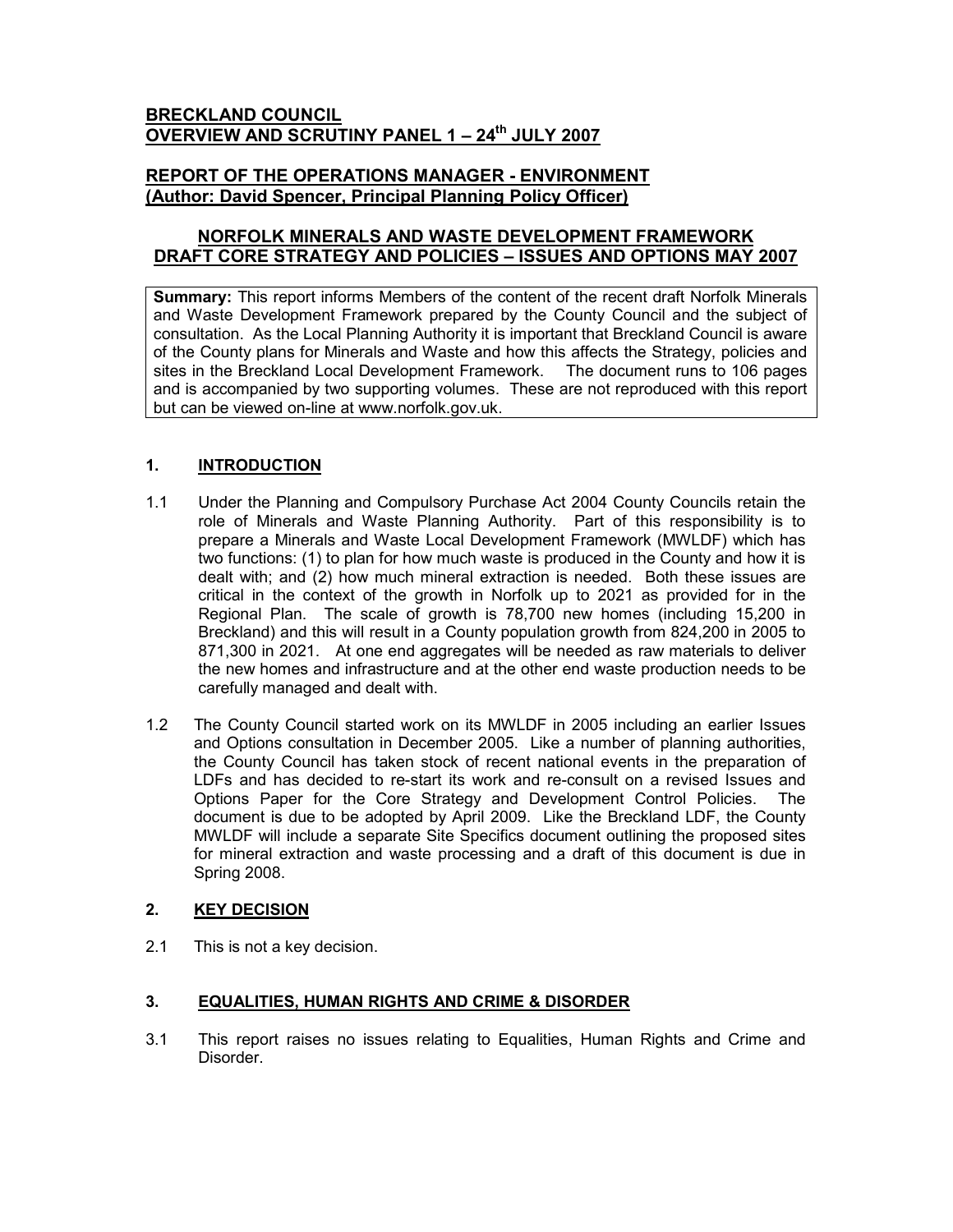## 4. COUNCIL PRIORITIES

- 4.1 The matters raised in this report fall within the following Council priority:
	- A well planned place to live which encourages vibrant communities

## 5. SUMMARY OF DOCUMENT

#### General

- 5.1 The over-arching strategy/vision is to make Norfolk a leader in recycling and reducing waste. Minerals will increasingly be sourced from recycled aggregates and where primary extraction will only be permitted where it leads to biodiversity and landscape enhancements. Critically, minerals and waste provision will be needed to help deliver sustainable growth in Norfolk. The key issues are:
	- Ensuring sufficient and adequate provision of minerals and waste
	- Reduce the transport impact of minerals and waste
	- Protect the environment
	- Reduce climate gases arising from minerals and waste developments
	- Promote employment in minerals and waste
	- Reduce health impacts from minerals and waste

## Options for the Strategy

- 5.2 With minerals it is very difficult to control where they are extracted as deposits will need to be mined where they occur. There is however an element of control on where aggregates are stored and where they are distributed. With waste there is greater control over planning how much waste is produced and how and where it is processed/managed. The draft MWLDF presents three strategic options for minerals and waste development:
	- Focus minerals and waste development to regional centres (Norwich, Kings Lynn, Great Yarmouth and Thetford)
	- A more decentralised option where other towns in Norfolk would accommodate waste facilities and mineral supply depots
	- A localised option, where villages would also form part of the hierarchy and could accommodate localised facilities for waste and minerals.

#### Minerals Landback

- 5.3 The supply of minerals in Norfolk is varied. Landbanks of sand and gravel are low (approximately 5½ years worth) and do not meet the national requirement for at least 7 years supply. There is therefore a need to release more land for sand/gravel extraction. Crushed rock is more abundant in Norfolk with a 16 year landbank, compared to national requirements for a 10 year landbank. There are also modest supplies of chalk, silica sand and other minerals in Norfolk and it may be appropriate to develop a landbank for these. Increasingly there will be a need to encourage greater use of recycled aggregates. National and regional policy expects local authorities to maximise the use of recycled aggregates in building products. The County Council's preferred way forward for minerals includes:
	- Always ensure the County landbank for minerals is above the national requirement
	- Require greater use of recycled aggregates in developments; and
	- To ensure minerals are extracted place no restriction on the size of mineral development approval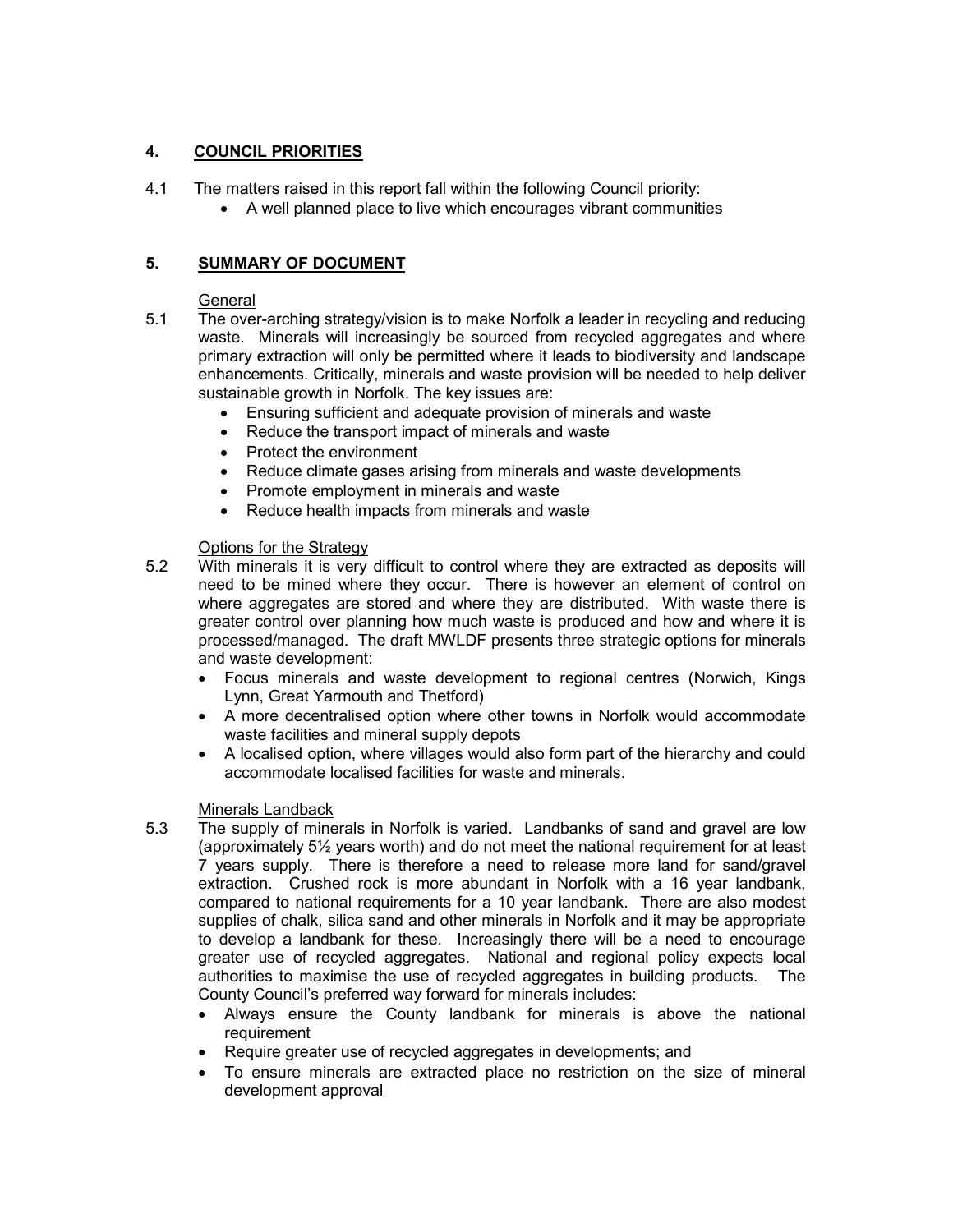#### Waste hierarchy

- 5.4 The generation of waste per capita is relatively low in Norfolk. However, the County faces significant growth and that traditional methods of dealing with waste (ie landfill) are becoming increasingly costly and constrained. Recycling rates in Norfolk are good but there remains greater potential to (a) reduce the amount of waste being generated in the first place (ie. Packaging, construction techniques) and (b) increase the proportions of waste being composted and recycled. To address these issues the County Council is proposing to:
	- Require developer contributions from waste proposals towards local waste minimisation schemes
	- Encourage waste recovery methods dependent on their carbon footprint
	- Encourage energy from waste (anaerobic digestion; landfill gas; thermal treatment)
	- Only allow for new landfill where capacity falls below a certain threshold

# Transport<br>5.5 Mi

- Minerals and waste generate significant levels of transport distributing minerals, dealing with waste and visiting household recycling centres. The draft MWLDF is predicated on the basis of travel reduction and the proximity principle in both the minerals and waste sectors, in order to avoid unnecessary demand for travel. In order to reduce demand for travel the MWLDF proposes to:
	- Allocate minerals and waste sites close to the markets they will primarily serve
	- Give priority to sites that have the most potential to enable the use of rail and water-borne freight.
	- Avoid minerals and waste developments where road safety and road width (less than 6.1m) are known issues and to give priority to sites that access directly onto the designated HGV route hierarchy.

#### **Environment**

- 5.6 Minerals and waste developments can have a significant impact on the environment, including habitat loss, archaeological damage, loss of agricultural land, landscape alteration, water and soil contamination and noise and air pollution. However, minerals are needed in the national interest and can provide opportunities for biodiversity through restoration and afteruse. The County Council is proposing that the balance between environmental protection and the need for mineral and waste development can be achieved in Norfolk as follows:
	- Avoid SSSIs unless there is overriding public interest
	- Avoid regional and local sites of nature conversation/geological value unless the benefits of development clearly outweigh the impact.
	- Do not permit development that would lead to loss of Biodiversity Action Plan habitat or species
	- Development will not be permitted in core river valleys (not defined)
	- Development will not be permitted on Grade 1, 2 and 3a agricultural land
	- Restoration of sites will give priority to biodiversity and landscape enhancement and the creation of ecological networks.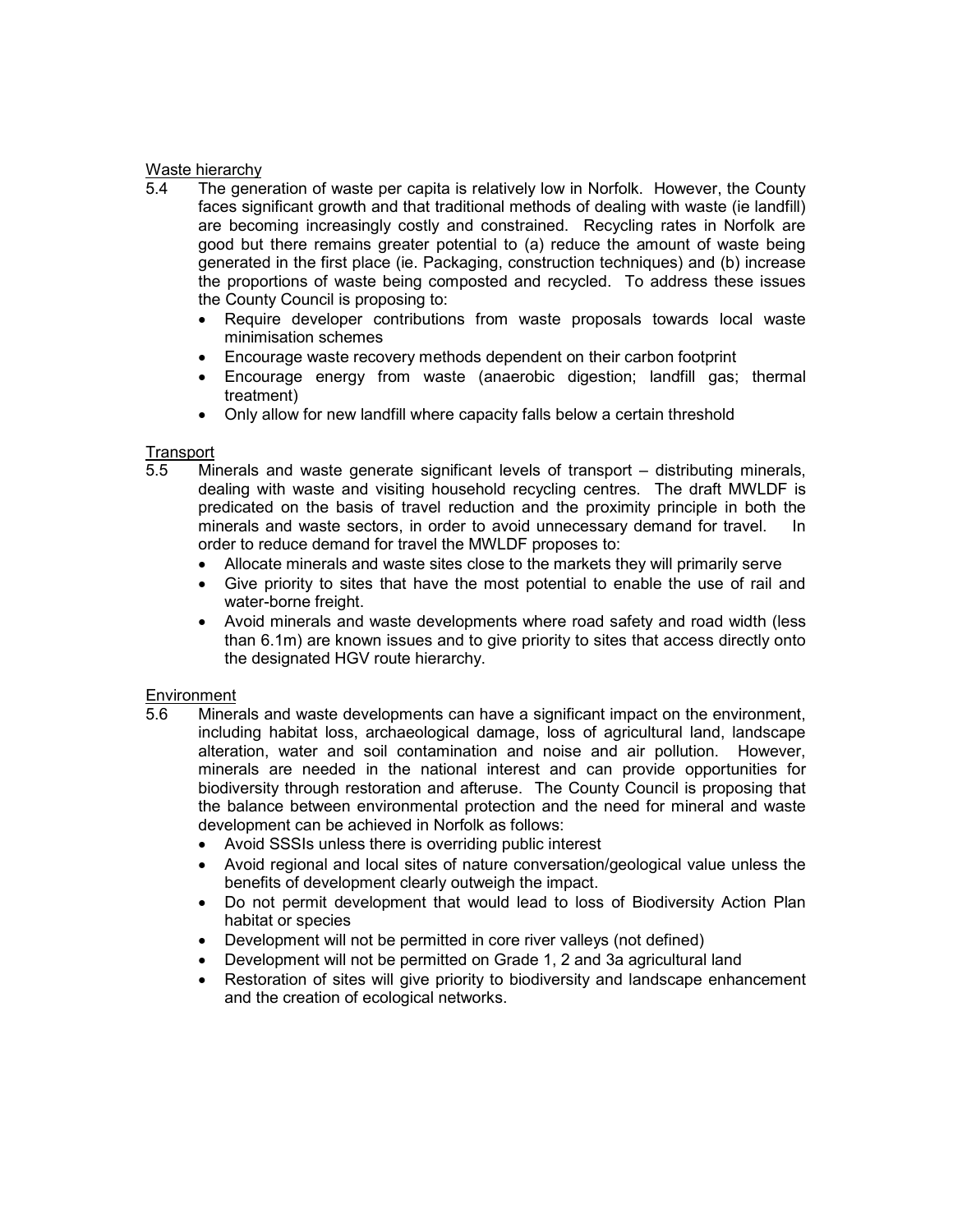## 6. ANALYSIS

#### Minerals

- 6.1 The scale of growth in Breckland and the proposed distribution of development needs to be reflected in the MWLDF. The Thetford Growth Point represents both an opportunity and a challenge in respect of both minerals and waste. The scale of growth in the town will require significant aggregates and generate additional household and commercial waste. It is therefore appropriate that the MWLDF makes provision for aggregate sites in Thetford. Solutions could include the use of a railhead either in the town or nearby to deliver aggregates or a facility that can be accessed from the A11. Additionally, the sustainable growth agenda presents the opportunity to encourage the use of recycled aggregates in the town. Dereham and Attleborough are also earmarked for significant growth to 2021 which will require aggregates. Both towns are served by rail and adjoin the strategic road network and it would be appropriate to encourage mineral handling facilities close to these centres. On this basis Breckland Council should support the County Council's option of a more decentralised approach to mineral development.
- 6.2 In respect of Thetford the options for growth within environmental limits are already defined. The town is encircled by nature conservation sites of European importance leaving the options for urban extensions to the north and east. The capacity of these extensions is currently being determined by Masterplan work and infrastructure studies. Given the finite amount of developable land available, primary mineral extraction close to Thetford would potentially limit the expansion of the town and undermine the Growth Point status and objective to accelerate housing growth at a sustainable location. This issue needs to be recognised in the development in the MWLDF.
- 6.3 The vernacular in Breckland is sustained by many local minerals including flint, chalk and carrstone, some of which are still extracted in Breckland (eg Newton quarry near Castle Acre). It is important that future supplies of these materials are recognised and protected in the Norfolk MWLDF.

#### Waste

- 6.4 Thetford will also need strategic waste infrastructure to deal with waste within the town. There is already a household recycling centre and weighbridge on Burrell Way Industrial Estate but further capacity and solutions should be investigated. Additionally there is a strong need to provide a household waste facility in the Dereham area for the existing community in and around the town and the future population growth. Again on this basis Breckland Council should support the County Council's option of a more decentralised approach to waste developments.
- 6.5 The options for the proposed waste hierarchy should be supported, although more consideration needs to be given to the environmental impact around the thermal treatment of waste. Proposals to reduce landfill and the transportation of waste out of the County should be supported provided there is no net increase in the carbon footprint.
- 6.6 The MWLDF needs to reflect the role of rural areas as part of the strategy for minerals and waste. In Breckland parts of isolated former airfields have accommodated minerals developments (aggregate recycling) and waste transfer and sorting operations. The relative remoteness of these sites avoids direct conflict with local communities although the access to these sites requires careful consideration.